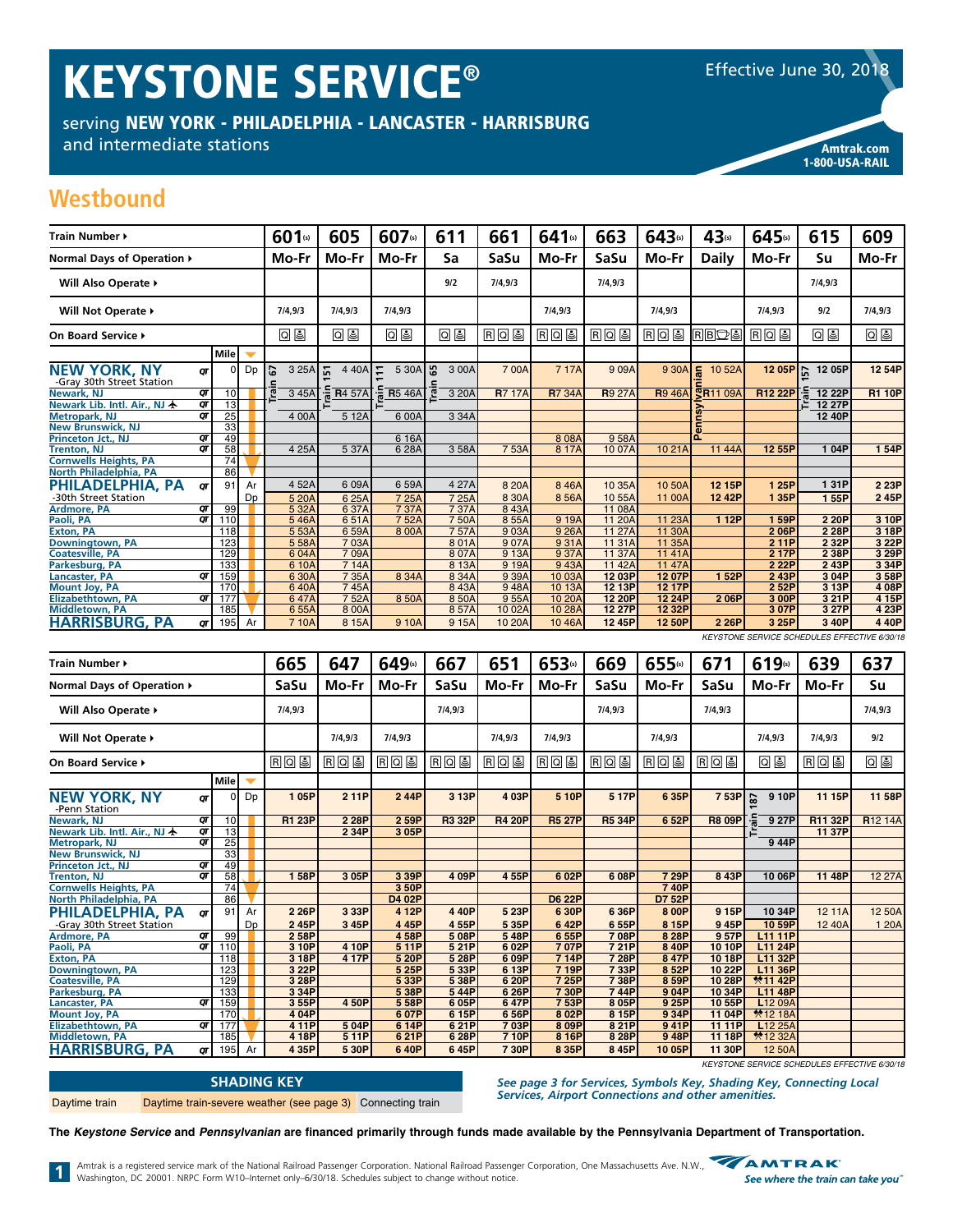# KEYSTONE SERVICE®

serving HARRISBURG - LANCASTER - PHILADELPHIA - NEW YORK

and intermediate stations and the stations of the stational stational stations are considered and the stations



1-800-USA-RAIL

### **Eastbound**

| Train Number ▶                        |    |                 |                      | 640(s)  | 642        | 600(s)         | 660        | 644(s)              | 662                 | 646                 | 664     | 648(s)  | 666           | 650(s)     | 42(s)              |
|---------------------------------------|----|-----------------|----------------------|---------|------------|----------------|------------|---------------------|---------------------|---------------------|---------|---------|---------------|------------|--------------------|
| Normal Days of Operation ▶            |    |                 |                      | Mo-Fr   | Mo-Fr      | Mo-Fr          | SaSu       | Mo-Fr               | Sa                  | Mo-Fr               | SaSu    | Mo-Fr   | SaSu          | Mo-Fr      | <b>Daily</b>       |
| Will Also Operate ▶                   |    |                 |                      |         |            |                | 7/4,9/3    |                     | 9/2                 |                     | 7/4.9/3 |         | 7/4,9/3       |            |                    |
| Will Not Operate ▶                    |    |                 | 7/4,9/3              | 7/4.9/3 | 7/4.9/3    |                | 7/4.9/3    |                     | 7/4,9/3             |                     | 7/4,9/3 |         | 7/4.9/3       |            |                    |
| On Board Service ▶                    |    |                 |                      | 旧回国     | <b>RQS</b> | 回国             | <b>RQS</b> | <b>RQU</b>          | <b>RQS</b>          | <b>EQS</b>          | RQ      | 国回国     | RQU           | <b>RQU</b> | <b>RBDS</b>        |
|                                       |    | l Mile l        | $\blacktriangledown$ |         |            |                |            |                     |                     |                     |         |         |               |            |                    |
| <b>HARRISBURG, PA</b>                 | QΤ | $\Omega$        | Dp                   | 5 00A   | 555A       | 645A           | 7 20A      | 755A                | 8 30A               | 900A                | 9 3 5 A | 10 05A  | 11 20A        | 12 05P     | 105P<br>$\epsilon$ |
| <b>Middletown, PA</b>                 |    | 10              |                      | 5 10A   | 605A       | 6 55A          | 7 30A      |                     | 840A                | 9 10A               | 945A    |         | 11 30A        | 12 15P     |                    |
| <b>Elizabethtown, PA</b>              | QT | $\overline{17}$ |                      | 5 17A   | 6 12A      | 702A           | 737A       | 8 11A               | 847A                | 9 17A               | 952A    | 1021A   | 11 37A        | 12 22P     | 1 23P              |
| <b>Mount Joy, PA</b>                  |    | $\overline{24}$ |                      | 5 23A   | 619A       | 708A           | 743A       |                     | 8 5 3 A             |                     | 958A    |         | 11 43A        | 12 29P     |                    |
| Lancaster, PA                         | QΤ | 36              |                      | 5 35A   | 630A       | 721A           | 755A       | 8 27A               | 905A                | 933A                | 10 10A  | 10 37A  | 11 55A        | 1241P      | 140P               |
| Parkesburg, PA                        |    | 60              |                      | 5 53A   | 649A       | 740A           | 8 14A      |                     | 9 24A               | 952A                | 10 28A  |         | 12 14P        |            |                    |
| <b>Coatesville, PA</b>                |    | 66              |                      | 5 59A   | 656A       | 746A           | 8 19A      |                     | 9 29A               | 958A                | 10 33A  |         | 12 19P        |            | ൨                  |
| Downingtown, PA                       |    | $\overline{72}$ |                      | 605A    | 707A       | 752A           | 8 25A      |                     | 9 35A               | 1004A               | 1040A   |         | 12 25P        | 107P       |                    |
| <b>Exton, PA</b>                      |    | $\overline{77}$ |                      | 6 10A   | 7 14A      | 759A           | 8 3 2 A    |                     | 942A                | 10 10A              | 1046A   |         | 12 32P        | 1 13P      | 2 12P              |
| Paoli, PA                             | QT | 84              |                      | 619A    | 7 23A      | 809A           | 841A       | 9 0 5 A             | 951A                | 10 18A              | 10 54A  | 11 16A  | 12 41P        | 1 22P      | 2 2 4 P            |
| Ardmore, PA                           | QΤ | 96              |                      | 631A    |            |                | 853A       |                     | 10 03A              |                     |         |         | 12 54P        | 135P       |                    |
| PHILADELPHIA, PA                      | ОТ | 104             | Ar                   | 645A    | 750A       | 8 3 5 A        | 905A       | 9 30A               | 10 15A              | 10 40A              | 11 15A  | 1141A   | 105P          | 152P       | 2 55P              |
| -Gray 30th Street Station             |    |                 | Dp                   | 700A    | 8 0 5 A    | 850A           | 9 23A      | 945A                | 10 30A              | 10 55A              | 11 25A  | 11 55A  | 1 30P         | 205P       | 3 25P              |
| North Philadelphia, PA                |    | 109             |                      | 708A    |            |                |            |                     |                     |                     |         |         |               |            |                    |
| <b>Cornwells Heights, PA</b>          |    | 121             |                      | 7 23A   |            |                |            |                     |                     |                     |         |         |               |            |                    |
| <b>Trenton, NJ</b>                    | QΤ | 137             |                      | 737A    | 8 3 3 A    | 9 19A          | 952A       | 10 12A              | 11 03A              | 11 23A              | 11 55A  | 12 23P  | 200P          | 2 3 3 P    | 4 00P              |
| <b>Princeton Jct., NJ</b>             | QΤ | 147             |                      |         |            |                | 10 00A     |                     |                     |                     |         |         |               |            |                    |
| <b>New Brunswick, NJ</b>              |    | 163             |                      |         |            |                |            |                     |                     |                     |         |         |               |            |                    |
| <b>Metropark, NJ</b>                  | QT | 171             |                      |         |            |                |            |                     |                     |                     |         |         |               |            |                    |
| Newark Lib. Intl. Air., NJ $\bigstar$ | QT | 183             |                      |         |            |                | 10 25A     |                     |                     |                     |         |         |               |            |                    |
| Newark, NJ                            | QT | 185             |                      | L8 12A  | L9 06A     | <b>D</b> 9 50A | 10 31A     | L <sub>10</sub> 47A | L <sub>11</sub> 42A | L <sub>11</sub> 57A | L12 31P | D12 56P | <b>L2 40P</b> | L3 08P     | D4 35P             |
| NEW YORK, NY                          | QΤ | 195             | Ar                   | 8 30A   | 9 26A      | 1011A          | 10 49A     | 11 05A              | 11 59A              | 12 15P              | 12 49P  | 1 15P   | 257P          | 3 26P      | 4 55P              |
| -Penn Station                         |    |                 |                      |         |            |                |            |                     |                     |                     |         |         |               |            |                    |

| <u>HARRISBURG, PA</u>                 | QT              | 01              | Dp                       | 5 00A           | 5 55A          | 6 45A           | 7 20A                  | 7 55A                 | 8 30A             | 9 00A                   | 9 35A                           | 10 05A            | 11 20A                                  | 12 05P                                       | 105P                             |
|---------------------------------------|-----------------|-----------------|--------------------------|-----------------|----------------|-----------------|------------------------|-----------------------|-------------------|-------------------------|---------------------------------|-------------------|-----------------------------------------|----------------------------------------------|----------------------------------|
| <b>Middletown, PA</b>                 |                 | 10              |                          | 5 10A           | 605A           | 655A            | 7 30A                  |                       | 840A              | 9 10A                   | 945A                            |                   | 11 30A                                  | 12 15P                                       |                                  |
| <b>Elizabethtown, PA</b>              | $\overline{or}$ | 17              |                          | 5 17A           | 6 12A          | 702A            | 737A                   | 8 11A                 | 847A              | 9 17A                   | 952A                            | 1021A             | 11 37A                                  | 12 22P                                       | 1 23P                            |
| <b>Mount Joy, PA</b>                  |                 | 24              |                          | 5 23A           | 619A           | 7 08A           | 743A                   |                       | 853A              |                         | 958A                            |                   | 11 43A                                  | 12 29P                                       |                                  |
| Lancaster, PA                         | OΤ              | 36              |                          | 5 35A           | 6 30A          | 721A            | 755A                   | 8 27A                 | 905A              | 9 33A                   | 10 10A                          | 10 37A            | 11 55A                                  | 12 41P                                       | 140P                             |
| Parkesburg, PA                        |                 | 60              |                          | 5 53A           | 649A           | 740A            | 8 14A                  |                       | 9 24A             | 952A                    | 10 28A                          |                   | 12 14P                                  |                                              |                                  |
| <b>Coatesville, PA</b>                |                 | 66              |                          | 5 59A           | 656A           | 746A            | 8 19A                  |                       | 9 29A             | 958A                    | 10 33A                          |                   | 12 19P                                  |                                              | <b>Pe</b>                        |
| Downingtown, PA                       |                 | $\overline{72}$ |                          | 6 05A           | 707A           | 752A            | 8 25A                  |                       | 9 35A             | 1004A                   | 10 40A                          |                   | 12 25P                                  | 107P                                         |                                  |
| <b>Exton, PA</b>                      |                 | $\overline{77}$ |                          | 6 10A           | 7 14A          | 759A            | 8 32A                  |                       | 942A              | 10 10A                  | 1046A                           |                   | 12 32P                                  | 113P                                         | 2 12P                            |
| Paoli, PA                             | QΤ              | 84              |                          | 6 19A           | 7 23A          | 809A            | 841A                   | 905A                  | 951A              | 10 18A                  | 1054A                           | 11 16A            | 1241P                                   | 1 22P                                        | 2 24P                            |
| <b>Ardmore, PA</b>                    | OΤ              | 96              |                          | 631A            |                |                 | 853A                   |                       | 10 03A            |                         |                                 |                   | 12 54P                                  | 1 35P                                        |                                  |
| PHILADELPHIA, PA                      | OΤ              | 104             | Ar                       | 645A            | 750A           | 8 35A           | 9 05A                  | 9 30A                 | 10 15A            | 10 40A                  | 11 15A                          | 11 41A            | 105P                                    | 152P                                         | 2 55P                            |
| -Gray 30th Street Station             |                 |                 | Dp                       | 700A            | 8 05A          | 850A            | 9 23A                  | 945A                  | 10 30A            | 10 55A                  | 11 25A                          | 11 55A            | 1 30P                                   | 205P                                         | 3 25P                            |
| North Philadelphia, PA                |                 | 109             |                          | 708A            |                |                 |                        |                       |                   |                         |                                 |                   |                                         |                                              |                                  |
| <b>Cornwells Heights, PA</b>          |                 | 121             |                          | 7 23A           |                |                 |                        |                       |                   |                         |                                 |                   |                                         |                                              |                                  |
| <b>Trenton, NJ</b>                    | QΤ              | 137             |                          | 7 37A           | 8 3 3 A        | 9 19A           | 952A                   | 10 12A                | 11 03A            | 11 23A                  | 11 55A                          | 12 23P            | 200P                                    | 2 33P                                        | 4 00P                            |
| Princeton Jct., NJ                    | QΤ              | 147             |                          |                 |                |                 | 10 00A                 |                       |                   |                         |                                 |                   |                                         |                                              |                                  |
| <b>New Brunswick, NJ</b>              |                 | 163             |                          |                 |                |                 |                        |                       |                   |                         |                                 |                   |                                         |                                              |                                  |
| <b>Metropark, NJ</b>                  | $\sigma$        | 171             |                          |                 |                |                 |                        |                       |                   |                         |                                 |                   |                                         |                                              |                                  |
| Newark Lib. Intl. Air., NJ $\bigstar$ | $\overline{or}$ | 183             |                          |                 |                |                 | 10 25A                 |                       |                   |                         |                                 |                   |                                         |                                              |                                  |
| Newark, NJ                            | QT              | 185             |                          | L8 12A          | L9 06A         | <b>D</b> 9 50A  | 10 31A                 | L10 47A               | L11 42A           | L11 57A                 | L12 31P                         | D12 56P           | <b>L2 40P</b>                           | L3 08P                                       | D4 35P                           |
| <b>NEW YORK, NY</b>                   | OΤ              | 195             | Ar                       | 8 30A           | 926A           | 1011A           | 10 49A                 | 11 05A                | 11 59A            | 12 15P                  | 12 49P                          | 1 15P             | 257P                                    | 3 26P                                        | 4 55P                            |
|                                       |                 |                 |                          |                 |                |                 |                        |                       |                   |                         |                                 |                   |                                         |                                              |                                  |
| -Penn Station                         |                 |                 |                          |                 |                |                 |                        |                       |                   |                         |                                 |                   |                                         |                                              |                                  |
|                                       |                 |                 |                          |                 |                |                 |                        |                       |                   |                         |                                 |                   |                                         | KEYSTONE SERVICE SCHEDULES EFFECTIVE 6/30/18 |                                  |
| Train Number ▶                        |                 |                 |                          | 670             | 652(s)         | 654(s)          | 672                    | 656                   | 618(s)            | 658(s)                  | 610                             | 674               | 612                                     | 620                                          | 622(s)                           |
|                                       |                 |                 |                          |                 |                |                 |                        |                       |                   |                         |                                 |                   |                                         |                                              |                                  |
| Normal Days of Operation ▶            |                 |                 |                          | SaSu            | Mo-Fr          | Mo-Fr           | SaSu                   | Mo-Fr                 | Mo-Th             | <b>Fr</b>               | Sa                              | Su                | Su                                      | Mo-Fr                                        | Mo-Fr                            |
| Will Also Operate ▶                   |                 |                 |                          | 7/4,9/3         |                |                 | 7/4,9/3                |                       |                   | 7/3                     | 9/2                             | 7/4,9/3           | 7/4,9/3                                 |                                              |                                  |
| Will Not Operate >                    |                 |                 |                          |                 | 7/4,9/3        | 7/4,9/3         |                        | 7/4.9/3               |                   |                         |                                 | 9/2               | 9/2                                     | 7/4,9/3                                      | 7/4,9/3                          |
| On Board Service ▶                    |                 |                 |                          | 日回国             | RQ             | RQ              | 日口园                    | RQ                    | 回国                | RQ                      | 回国                              | RQ                | 回国                                      | 日回国                                          | 0 L                              |
|                                       |                 | Mile            |                          |                 |                |                 |                        |                       |                   |                         |                                 |                   |                                         |                                              |                                  |
| <b>HARRISBURG, PA</b>                 |                 |                 | $\overline{\phantom{0}}$ |                 |                |                 |                        |                       |                   |                         |                                 |                   |                                         |                                              |                                  |
|                                       |                 |                 |                          |                 |                |                 |                        |                       |                   |                         |                                 |                   |                                         |                                              |                                  |
|                                       | QΤ              | $\Omega$        | Dp                       | 205P            | 3 15P          | 4 30P           | 505P                   | 5 35P                 | 640P              | 640P                    | 705P                            | 705P              | 8 20P                                   | 8 30P                                        | 9 15P                            |
| Middletown, PA                        |                 | 10 <sup>1</sup> |                          | 2 15P           | 3 25P          | 440P            | 5 15P                  | 545P                  | 650P              | 6 50P                   | 715P                            | 7 15P             | 8 30P                                   | 840P                                         | 9 25P                            |
| <b>Elizabethtown, PA</b>              | $\overline{a}$  | 17              |                          | 2 2 2 P         | 3 32P          | 447P            | 5 22P                  | 5 52P                 | 657P              | 657P                    | 7 22P                           | 722P              | 8 37P                                   | 847P                                         | 9 32P                            |
| <b>Mount Joy, PA</b>                  |                 | $\overline{24}$ |                          | 2 28P           | 3 40P          | 4 53P           | 5 28P                  | 558P                  |                   |                         | 7 28P                           | 728P              | 8 43P                                   |                                              |                                  |
| Lancaster, PA                         | OΤ              | 36              |                          | 2 40P           | 352P           | 5 05P           | 540P                   | 610P                  | 712P              | 712P                    | 740P                            | 740P              | 855P                                    | 902P                                         | 947P                             |
| Parkesburg, PA                        |                 | 60              |                          | 2 59P           | 412P           | 5 23P           | 558P                   | 628P                  | 730P              | 730P                    | 758P                            | 758P              | 9 14P                                   | <b>L9 20P</b>                                | L10 05P                          |
| <b>Coatesville, PA</b>                |                 | 66              |                          | 3 05P           |                | 5 29P           | 604P                   | 6 34P                 |                   |                         | 8 04P                           | 804P              | 9 19P                                   |                                              |                                  |
| <b>Downingtown, PA</b>                |                 | $\overline{72}$ |                          | 311P            | 4 20P          | 5 35P           | 6 10P                  | 640P                  | 740P              | 740P                    | 8 10P                           | 8 10P             | 9 25P                                   | <b>L9 30P</b>                                | L10 15P                          |
| <b>Exton, PA</b>                      |                 | 77              |                          | 3 17P           | 4 26P          | 541P            | 6 16P                  | 646P                  | 746P              | 746P                    | 8 16P                           | 8 16P             | 9 32P                                   | L9 35P                                       | L10 21P                          |
| Paoli, PA                             | στ              | 84              |                          | 3 28P           | 4 36P          | 5 50P           | 6 25P                  | 655P                  | 755P              | 755P                    | 8 25P                           | 8 25P             | 940P                                    | L9 43P                                       | L10 29P                          |
| <b>Ardmore, PA</b>                    | QT              | 96              |                          | 341P            | 448P           | 604P            | 637P                   | 707P                  | 807P              | 8 07P                   | 837P                            | 837P              | 952P                                    |                                              |                                  |
| PHILADELPHIA, PA                      | QΤ              | 104             | Ar                       | 3 55P           | 505P           | 6 25P           | 6 50P                  | 7 23P                 | 8 20P             | 8 20P                   | 850P                            | 8 50P             | 10 10P                                  | 10 10P                                       | 1055P                            |
| -Gray 30th Street Station             |                 |                 | Dp                       | 4 10P           | 5 18P          | 650P            | 710P                   | 740P                  | 9 05P             | 8 36P                   | 9 15P                           | 910P              |                                         |                                              | 12 10A                           |
| North Philadelphia, PA                |                 | 109             |                          |                 |                |                 |                        |                       | 86                |                         | 24                              |                   | <u>g 12 10A</u>                         |                                              | 99                               |
| <b>Cornwells Heights, PA</b>          |                 | 121             |                          |                 |                |                 |                        |                       |                   |                         |                                 |                   |                                         |                                              |                                  |
| <b>Trenton, NJ</b>                    | στ              | 137             |                          | 4 39P           | 545P           | 719P            | 739P                   | 809P                  | ē,<br>9 33P       | 9 06P                   | $\overline{\mathbf{e}}$<br>945P |                   | $\frac{1}{9}$ 39P $\frac{1}{12}$ 12 40A |                                              | $\frac{2}{5}$ $\frac{2}{12}$ 40A |
| Princeton Jct., NJ                    | $\overline{q}$  | 147             |                          |                 | 552P           |                 |                        |                       |                   |                         |                                 |                   |                                         |                                              |                                  |
| <b>New Brunswick, NJ</b>              |                 | 163             |                          |                 | <b>D6 04P</b>  |                 |                        |                       |                   |                         |                                 |                   |                                         |                                              |                                  |
| <b>Metropark, NJ</b>                  | QT              | 171             |                          |                 | <b>D6 16P</b>  |                 |                        |                       | D9 57P            |                         | 10 10P                          |                   | 1 05A                                   |                                              | 1 05A                            |
| Newark Lib. Intl. Air., NJ $\bigstar$ | QT              | 183             |                          |                 |                |                 |                        |                       |                   |                         |                                 |                   |                                         |                                              |                                  |
| Newark, NJ<br><b>NEW YORK, NY</b>     | QΤ<br>QΤ        | 185<br>195      | Ar                       | L5 13P<br>5 32P | L6 33P<br>653P | L7 54P<br>8 12P | <b>L8 14P</b><br>8 34P | <b>L8 45P</b><br>903P | D10 14P<br>10 34P | <b>L9 42P</b><br>10 00P | D10 26P<br>10 49P               | L10 14P<br>10 34P | 1 22A<br>1 40A                          |                                              | 1 22A<br>1 40A                   |

| <b>SHADING KEY</b> |                                                            |  |  |  |  |  |  |  |  |
|--------------------|------------------------------------------------------------|--|--|--|--|--|--|--|--|
| Daytime train      | Daytime train-severe weather (see page 3) Connecting train |  |  |  |  |  |  |  |  |

*KEYSTONE SERVICE SCHEDULES EFFECTIVE 6/30/18*

*See page 3 for Services, Symbols Key, Shading Key, Connecting Local Services, Airport Connections and other amenities.* 

**The Keystone Service and Pennsylvanian are financed primarily through funds made available by the Pennsylvania Department of Transportation.**

2 Amtrak is a registered service mark of the National Railroad Passenger Corporation. National Railroad Passenger Corporation, One Massachusetts Ave. N.W., See where the train of Washington, DC 20001. NRPC Form W10-Interne